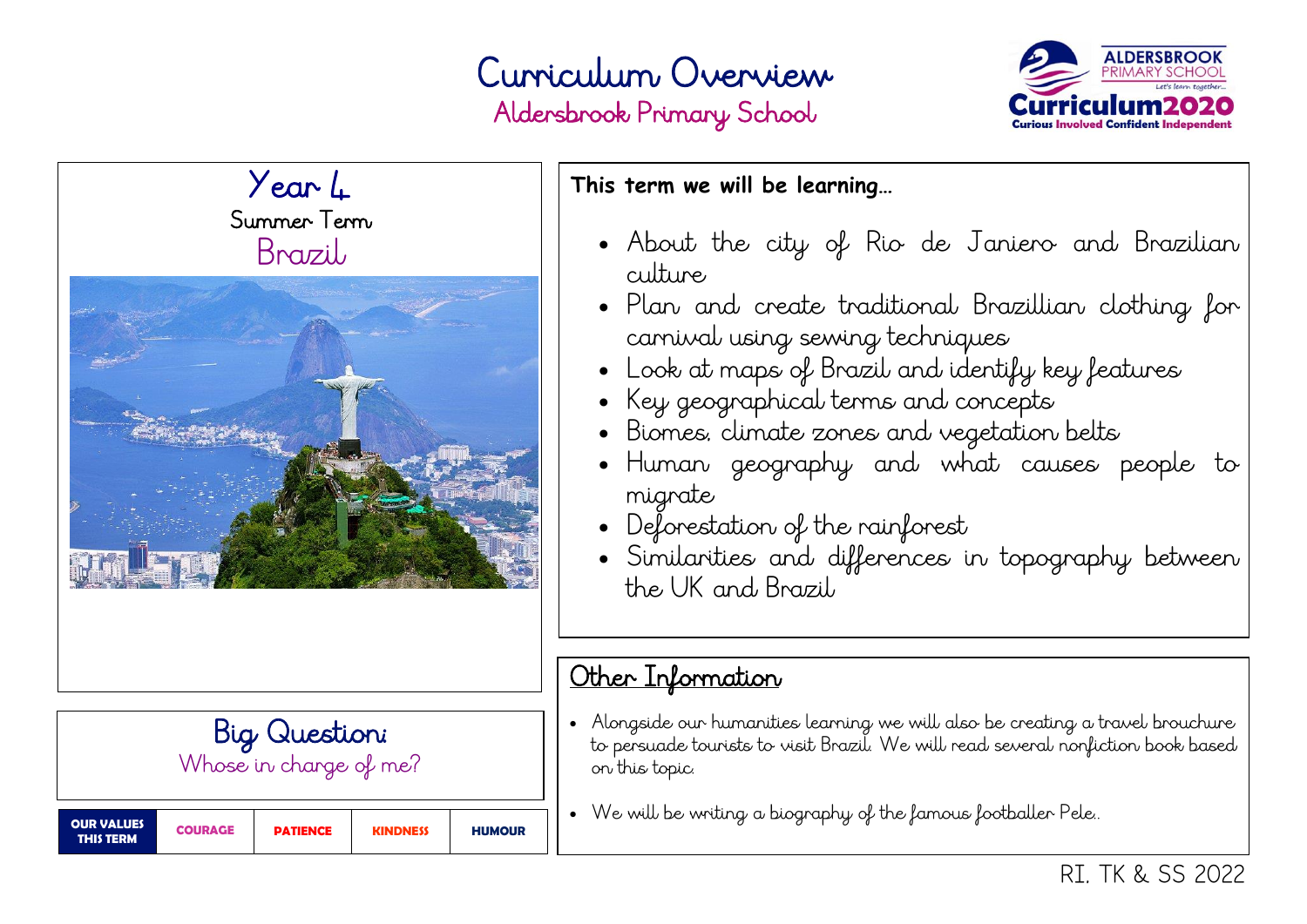# Curriculum Overview

Aldersbrook Primary School



| English<br>In English we will be reading:<br>The Dot<br>The Silence Seeker<br>We will be practising:<br>Punctuating direct speech<br>Apostrophes to mark plural<br>possession<br>Compose sentences using a range of<br>sentence structures<br>Use precise and effective vocabulary<br>$\bullet$ | Mathematics<br>In Mathematics we will be learning<br>about:<br>Statistics<br>$\bullet$ Time<br>Money<br>• Properties of shapes<br>• Position and Direction<br>Mulitplication Tables Check | Science<br>Our Science topics are:<br>Electricity<br>$\bullet$<br>States of matter<br><b>Animals including Humans</b><br>Computing<br>• Using multimedia to photo edit and<br>persuade others to travel to Brazil<br>• We will be using data to input<br>climate data logging |
|-------------------------------------------------------------------------------------------------------------------------------------------------------------------------------------------------------------------------------------------------------------------------------------------------|-------------------------------------------------------------------------------------------------------------------------------------------------------------------------------------------|-------------------------------------------------------------------------------------------------------------------------------------------------------------------------------------------------------------------------------------------------------------------------------|
|-------------------------------------------------------------------------------------------------------------------------------------------------------------------------------------------------------------------------------------------------------------------------------------------------|-------------------------------------------------------------------------------------------------------------------------------------------------------------------------------------------|-------------------------------------------------------------------------------------------------------------------------------------------------------------------------------------------------------------------------------------------------------------------------------|

| ou might like to join in with our learning at home by: $\overline{\phantom{a}}$                                 |                                                                                                                                                                                  |  |  |  |
|-----------------------------------------------------------------------------------------------------------------|----------------------------------------------------------------------------------------------------------------------------------------------------------------------------------|--|--|--|
| Reading<br>• Nonfiction texts on<br>biographies<br>Nonfiction texts on Brazil                                   | <u>Watching</u><br>https://www.bbc.co.uk/bitesize/topics/zyhp34j/articles/zr2h47h<br>https://www.bbc.co.uk/newsround/27982333                                                    |  |  |  |
| Doing<br>Regular times tables practise on<br>Times Table Rockstars<br>Create a simple Brazilian dish at<br>home | <u>Visiting</u><br>Visit the Science Museum to learn more about the Human Digestive System<br>National History Museum to learn fascinating information about Our Broken<br>Plant |  |  |  |